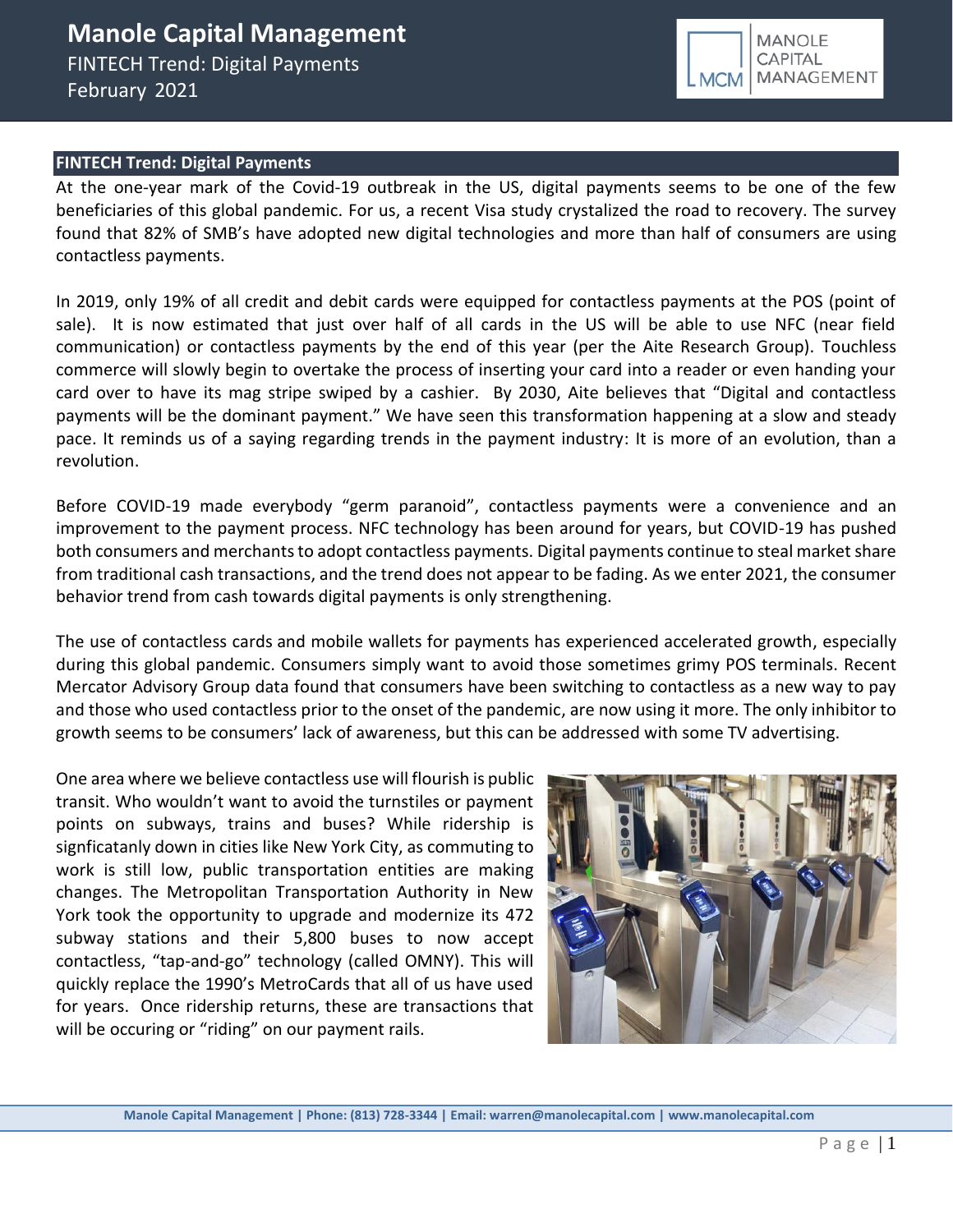

#### **Consumers & Merchants**

The shopping experience is driven by consumers and merchants. Consumers demand convenience, safety and prefer not to be surcharged. Merchants need to be able to sell to any customer, anywhere around the world, with any tender type, from any payment node. Acquirers and payment processors need to re-architect their platforms to satisfy both ends.

**From the consumer perspective:** Visa found that because of safety concerns, consumers stated that they would prefer to use contactless payments 65% of the time. Consumers do not want to touch cash, pens and keypads, and nearly half (47%) claim they will not shop at stores that aren't contactless-enabled. Only 16% of those surveyed said that they would revert post-pandemic to their old methods of payments. Consumers are insisting that the stores they shop at are willing and able to accept digital payment, which is driving merchant adoption.

**From the merchant perspective:** In June of 2020, just 3 months into the pandemic, only 20% of SMB's surveyed had offered contactless payments. Now, Visa has found that 39% of its SMB's have started to accept new digital forms of payments and 74% expect consumers to continue preferring contactless payments. This unfortunately is much more complicated than simply getting a merchant to say "yes" and agree to accept digital payments. A merchant's back office needs to be ready for the change. There is a necessary investment to get the POS (point of sale) devices and software ready for contactless. There is required training for their staff and cashiers, to walk consumers through a transaction. Also, accounting systems and infrastructure needs to be properly enabled to handle various inventory issues. SMB's need to understand the steps necessary to meet security and fraud management needs, digital backend payment operations, contactless acceptance, payments via mobile devices, as well as BNPL (buy now, pay later).

The US isn't the only country adopting contactless measures. 97% of SMB's in the UAE are digitally enabled, as well as 96% of SMB's in Hong Kong. Clearly, companies are pivoting to meet a new digital-first era. Visa, Mastercard and PayPal remain the trusted engine of commerce and both are introducing new programs to assist consumers and merchants in adapting to this new environment. We talked about contactless payments in our 3<sup>rd</sup> [quarter newsletter,](https://b9f3c509-36e7-4c54-97bf-174f29a2aa48.filesusr.com/ugd/43315f_72d24c1ff21f4a2cb473aae1ac9a470f.pdf) as well as our [4](https://b9f3c509-36e7-4c54-97bf-174f29a2aa48.filesusr.com/ugd/43315f_baeebce939764d5ab5a038dee304dc40.pdf)<sup>th</sup>. In our opinion, it remains one of the best new technologies to come to market in years.

Are you using contactless payments when you shop in a store? Do you "tap & go" with your credit card? Are you utilizing your iPhone's mobile wallet to pay at Starbucks, Panera Bread or your local grocery store? If you aren't, don't worry. You will be, once you get comfortable with how easy and convenient it is.

The same thing happened a couple of decades ago when people had been more comfortable writing paper checks. When was the last time you wrote a check at the grocery store? It took some time for debit and credit cards to become accepted, but now using them seems second nature.



**Manole Capital Management | Phone: (813) 728-3344 | Email: warren@manolecapital.com | www.manolecapital.com**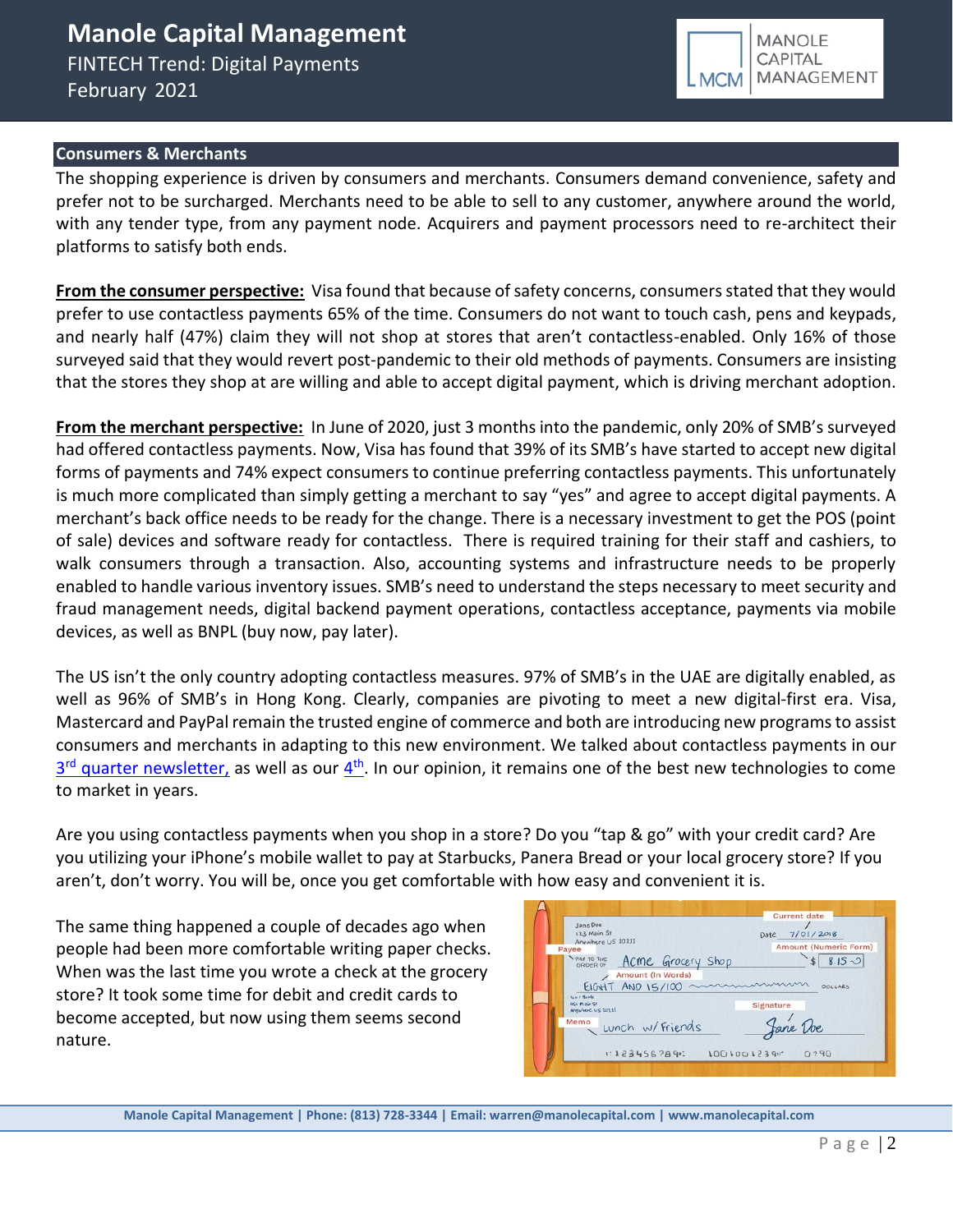# **Manole Capital Management**

FINTECH Trend: Digital Payments February 2021

We saw this Carl Richards picture recently, and it seemed to perfectly fit the trend we are seeing in contactless and digital payments. Each and every day, consumers are making a small adjustment in how they pay for goods and services. One day, it will seem normal to pay for everything with your phone.

Some payment networks are permitting and accepting QR (quick response) codes. While some are saying that this trend will fade once the global pandemic recedes, we disagree. In our opinion, both



consumers and merchants will embrace and advocate the simplicity of both card-based and mobile-based technology. Contactless payments received a material lift from this global pandemic, and we believe that the migration will continue. Heck, even our parents are comfortable making mobile-based payments!

#### **Shopping**

Wait a second! How does shopping become a FINTECH topic? Well, we define FINTECH as *"anything utilizing technology to improve an established process or procedure."* It is clear to us (and probably to you too) that COVID-19 has changed how we shop and moved many of our purchase transactions to contactless or online. In our opinion, the shift towards digital payments and eCommerce has been accelerated (by a few years) due to the global pandemic.

For us, we believe the payments industry represents the quintessential FINTECH business. Each day, digital payments (contactless, mobile-based, cards, etc) continue to steal market share from cash and paper checks. This is a secular trend that should remain for decades to come. The future of digital payments is being shaped now with the adoption of contactless payments, new digital transactions such as BOPIS (buy online, pick up in store) and decreased friction within the broader payments ecosystem.

If we analyze the spending trends from the 2020 holiday season, it becomes crystal clear to us how the eCommerce and retail environment has been altered. Sensormatic Solutions uses cameras and software to track visits to thousands of malls and shopping centers. It reported in-store foot traffic declined by (31.3%) this year. The number of in-store shoppers on Black Friday was down (37%) versus a year ago. On Super Saturday, one of the most important days of the holiday shopping season, foot traffic fell by (39.1%). According to Mastercard SpendingPulse, holiday retail sales (excluding autos and gas) were quite strong. The traditional holiday period, which runs from November 1<sup>st</sup> through December 24<sup>th</sup>, which saw a +2.4% increase versus last year. However, eCommerce sales grew by +47.2% year-over-year. If one looks at the 75 days of Christmas (from 10/11 to 12/24), retail sales grew +3.0%, whereas online sales were impressively up +49.0%. According to ACI Worldwide benchmark data, the worldwide eCommerce number of transactions grew +24% in December. Steve Sadove is the CEO and Chairman of Saks 5<sup>th</sup> Avenue, and he said, "American consumers turned the holiday season on its head, redefining 'home for the holidays' in a uniquely 2020 way. They shopped from home for the home, leading to record e-commerce growth."

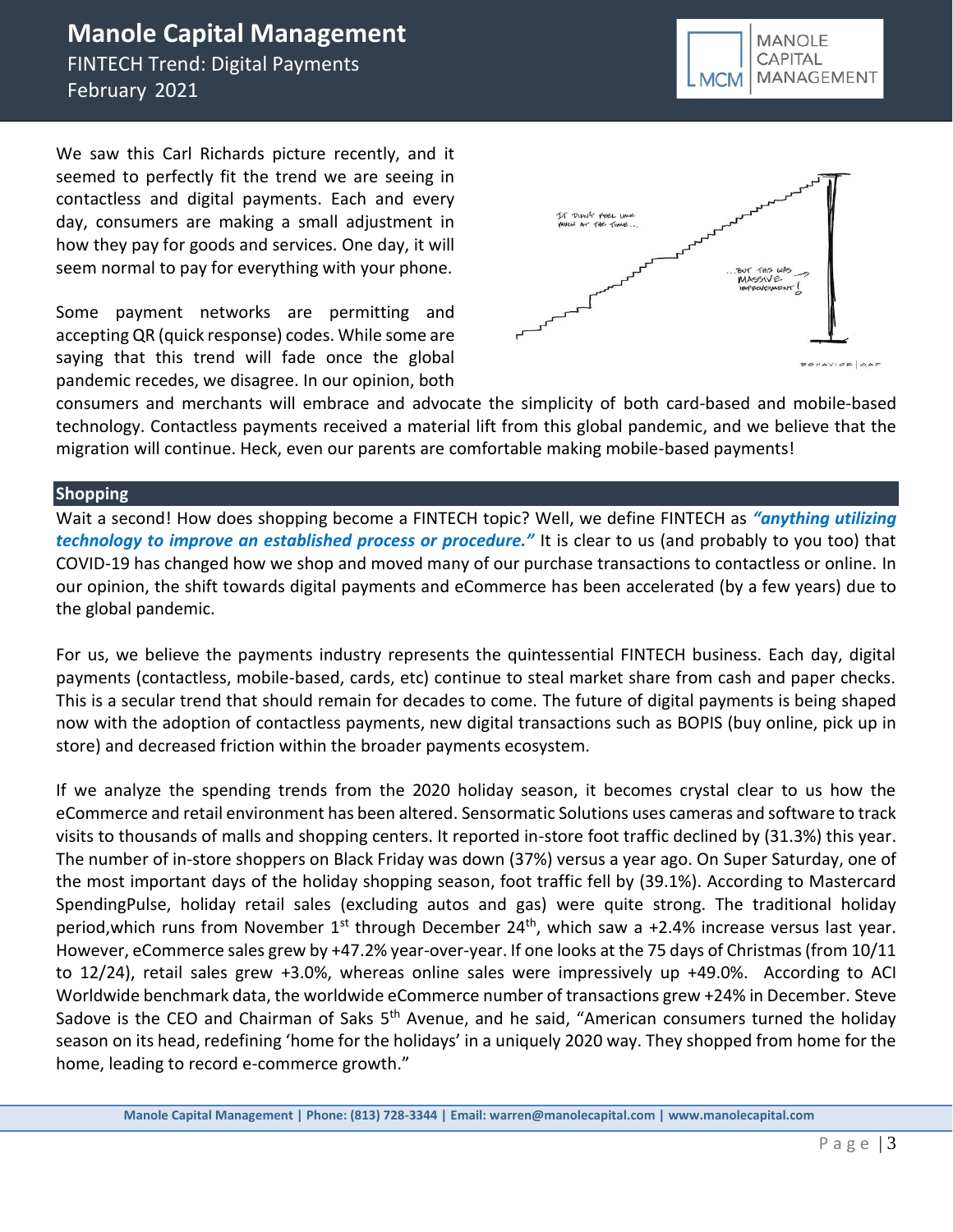# **Manole Capital Management**

FINTECH Trend: Digital Payments February 2021

As this pie chart from Adobe Analytics shows, on Cyber Monday, US retailers pulled in a record \$10.8 billion in online sales, up +15% versus 2019. This was the biggest US online shopping day ever. In addition, the total spending during 2020's holiday season exceeded the \$100 billion threshold, nine days faster than last year. Although total retail sales were down on Black Friday (November  $27<sup>th</sup>$ ), it still remains the most popular day to shop, in terms of dollars spent. The third biggest day for shopping was Saturday December 12<sup>th</sup>, which became the last day where many retailers could "guarantee delivery" by Christmas.

Some interesting holiday metrics: (per Adobe & ACI)

- US consumers spent an average of \$312 on holiday gifts, down (14%) versus last year
- Home furniture sales grew +16.2%, with +31.0% growth online
- Home improvement sales grew +14.1%, with +79.7% growth online
- Apparel sales fell (19.1%), but had +15.7% growth online
- Department sales declined (10.2%), but had +3.3% online growth
- Jewelry sales fell (4.3%), but had online growth of +44.6%
- Overall Retail eCommerce transactions increased +31%, with 90% growth in the gaming sector
- Travel spending fell (76%) in December

According to Adobe Analytics, US online sales between November 1<sup>st</sup> and December 22<sup>nd</sup> rose +32.4% to \$172 billion. This year, the vast majority of our holiday gifts were conveniently delivered to our house. In the retail landscape, it really is a tale of two vastly different environments. The "e-economy" and eCommerce are here to stay. As small businesses suffered and many unfortunately closed, the US Census reported that 74% of new retail business created in the since April were not brick-and-mortar retailers, but more virtual storefronts.

We don't know about you, but we are very happy about not visiting our local mall.